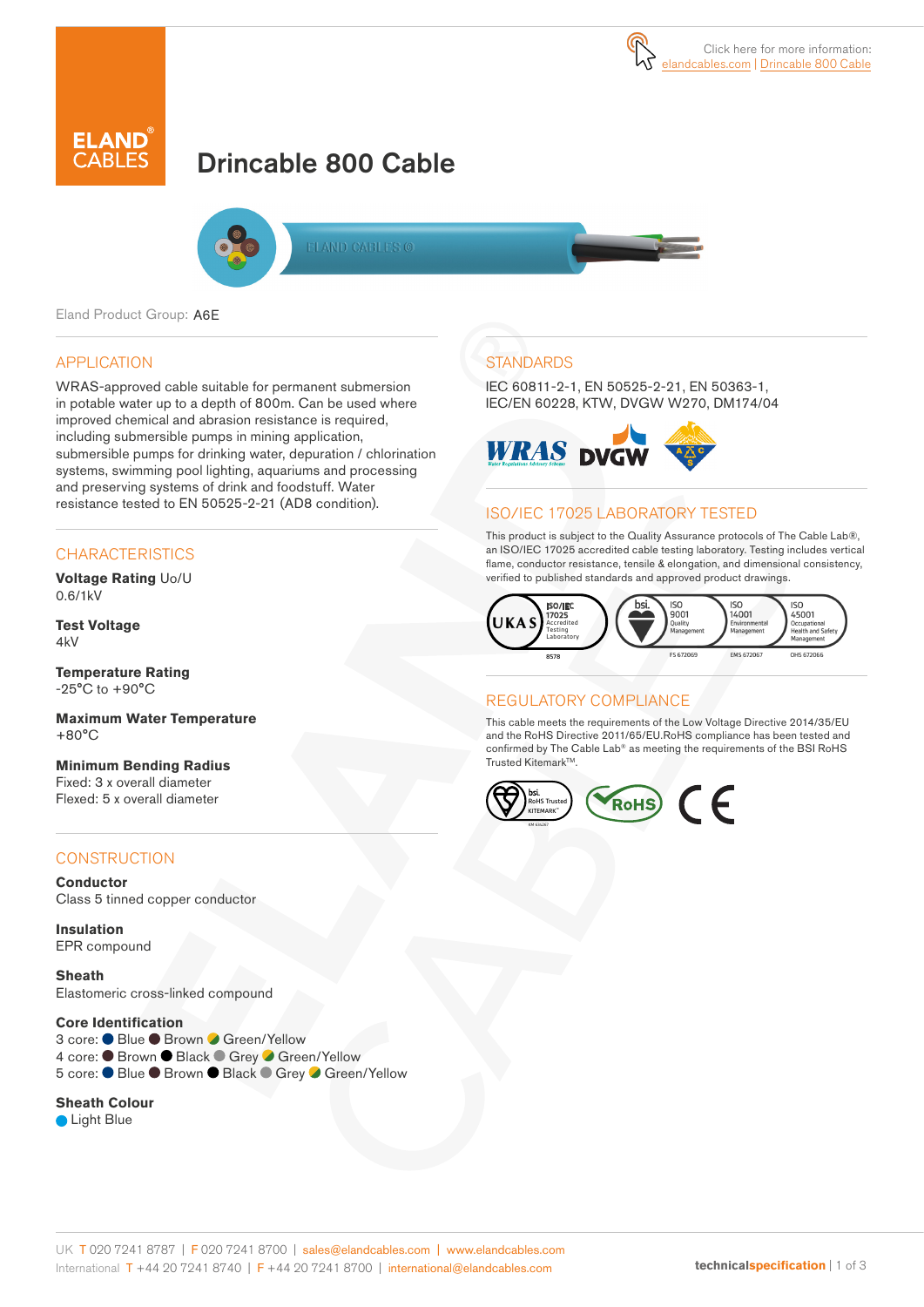

## DIMENSIONS

| ELAND PART NO. | NO. OF<br>CORES | NOMINAL CROSS SECTIONAL AREA<br>mm <sup>2</sup> | NOMINAL OVERALL DIAMETER<br>mm | NOMINAL WEIGHT<br>kg/km |
|----------------|-----------------|-------------------------------------------------|--------------------------------|-------------------------|
| A6E10015       | $\mathbf{1}$    | 1.5                                             | 5.55                           | 35                      |
| A6E10025       | $\mathbf{1}$    | 2.5                                             | 6.2                            | 55                      |
| A6E10040       | $\mathbf{1}$    | $\overline{4}$                                  | $7\phantom{.}$                 | 70                      |
| A6E10060       | 1               | 6                                               | 7.8                            | 100                     |
| A6E1010        | $\mathbf{1}$    | 10                                              | 9.3                            | 155                     |
| A6E1016        | $\mathbf{1}$    | 16                                              | 10.2                           | 215                     |
| A6E1025        | $\mathbf{1}$    | 25                                              | 11.7                           | 305                     |
| A6E1035        | 1               | 35                                              | 13.2                           | 380                     |
| A6E1050        | $\mathbf{1}$    | 50                                              | 15.3                           | 570                     |
| A6E1070        | $\mathbf{1}$    | 70                                              | 17.6                           | 795                     |
| A6E1095        | $\mathbf{1}$    | 95                                              | 19.7                           | 1030                    |
| A6E1120        | $\mathbf{1}$    | 120                                             | 22.2                           | 1305                    |
| A6E1150        | $\mathbf{1}$    | 150                                             | 24.1                           | 1590                    |
| A6E1185        | 1               | 185                                             | 26.7                           | 1980                    |
| A6E1240        | $\mathbf{1}$    | 240                                             | 29.8                           | 2560                    |
| A6E1300        | 1               | 300                                             | 32.9                           | 3180                    |
| A6E1400        | $\mathbf{1}$    | 400                                             | 36.5                           | 4050                    |
| A6E1500        | $\mathbf{1}$    | 500                                             | 41.7                           | 4990                    |
| A6E3G0015      | 3G              | 1.5                                             | 9.3                            | 110                     |
| A6E3G0025      | 3G              | 2.5                                             | 10.6                           | 180                     |
| A6E3G0040      | 3G              | $\overline{4}$                                  | 11.8                           | 225                     |
| A6E3G0060      | 3G              | 6                                               | 13.1                           | 295                     |
| A6E3G010       | 3G              | 10                                              | 16.9                           | 480                     |
| A6E3G016       | 3G              | 16                                              | 19.2                           | 680                     |
| A6E3G025       | 3G              | 25                                              | 23.7                           | 995                     |
| A6E3G035       | ЗG              | 35                                              | 26.6                           | 1325                    |
| A6E3G050       | 3G              | 50                                              | 31.3                           | 1890                    |
| A6E3G070       | $3\mathsf{G}$   | 70                                              | 35.9                           | 2620                    |
| A6E3G095       | 3G              | 95                                              | 40.2                           | 3225                    |
| A6E3G120       | 3G              | 120                                             | 45.7                           | 4130                    |
| A6E3G150       | 3G              | 150                                             | 50.6                           | 5115                    |
| A6E3G185       | 3G              | 185                                             | 55.1                           | 6200                    |
| A6E3G240       | 3G              | 240                                             | 62                             | 7850                    |
| A6E3G300       | 3G              | 300                                             | 69                             | 10050                   |
| A6E4G0015      | $4G$            | 1.5                                             | 10.2                           | 135                     |
| A6E4G0025      | 4G              | 2.5                                             | 11.8                           | 200                     |
| A6E4G0040      | 4G              | $\overline{4}$                                  | 13.2                           | 270                     |
| A6E4G0060      | $4G$            | $6\,$                                           | 14.6                           | 380                     |
| A6E4G010       | $4G$            | $10$                                            | 18.8                           | 630                     |
| A6E4G016       | $4G$            | 16                                              | 21.1                           | 870                     |
| A6E4G025       | $4G$            | $25\,$                                          | 26.3                           | 1310                    |
| A6E4G035       | $4G$            | 35                                              | 29.4                           | 1725                    |
| A6E4G050       | $4G$            | 50                                              | 34.7                           | 2490                    |
| A6E4G070       | $4G$            | $70\,$                                          | 39.8                           | 3420                    |
| A6E4G095       | 4G              | 95                                              | 45.4                           | 4480                    |
| A6E4G120       | $4G$            | 120                                             | 50.6                           | 5605                    |
| A6E4G150       | 4G              | 150                                             | 56.1                           | 6985                    |
| A6E4G185       | $4G$            | 185                                             | 61.6                           | 8465                    |
| A6E4G240       | $4\,\mathrm{G}$ | 240                                             | 68.9                           | 10900                   |

UK T 020 7241 8787 | F 020 7241 8700 | sales@elandcables.com | www.elandcables.com 2 of 3 | **technicalspecification** International T +44 20 7241 8740 | F +44 20 7241 8700 | international@elandcables.com